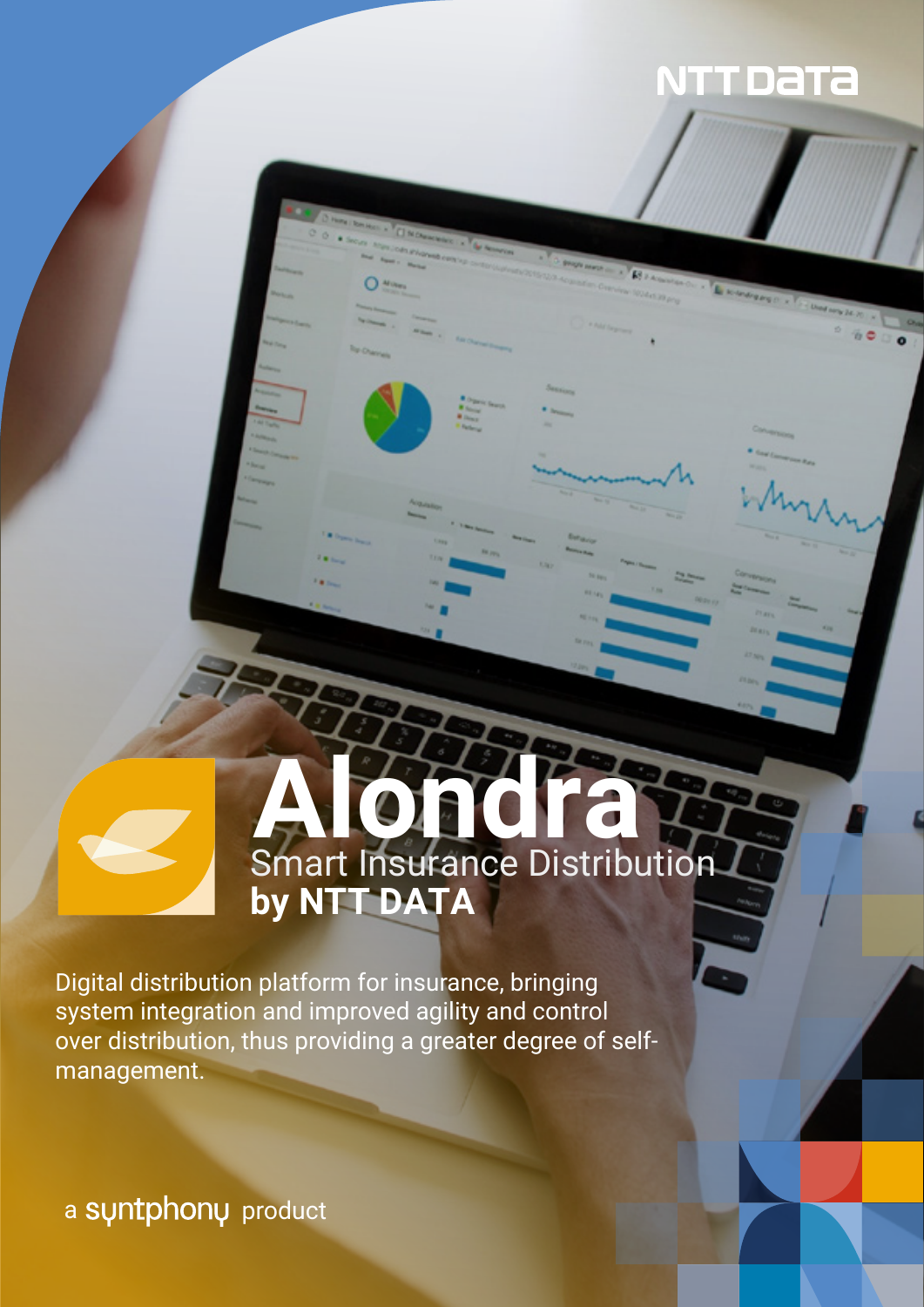## **What is Alondra?**

Based on Rapid Developmenet technology, **Alondra** optimizes system integration processes, to ensure **maximum connectivity**, speed up development timelines and offer greater control over data and fees. This is achieved utilizing **robust, reliable and scalable architecture** composed by 19 modules that fulfill all distribution needs.

# **Value proposition**

Besides streamlining financial control and reducing development times, its design guarantees:

- **Maximum adaptability, thanks to its** high customization level.
- **Simple and selfmanaged distribution,** which allays third-party agencies.
- **Reduced timeto-market** when launching new products.
- Enhanced **commission control.**
- **Excellent transaction and data control** for auditing purposes.



## **Alondra,**

a digital distribution platform for bancassurance, based on Rapid Development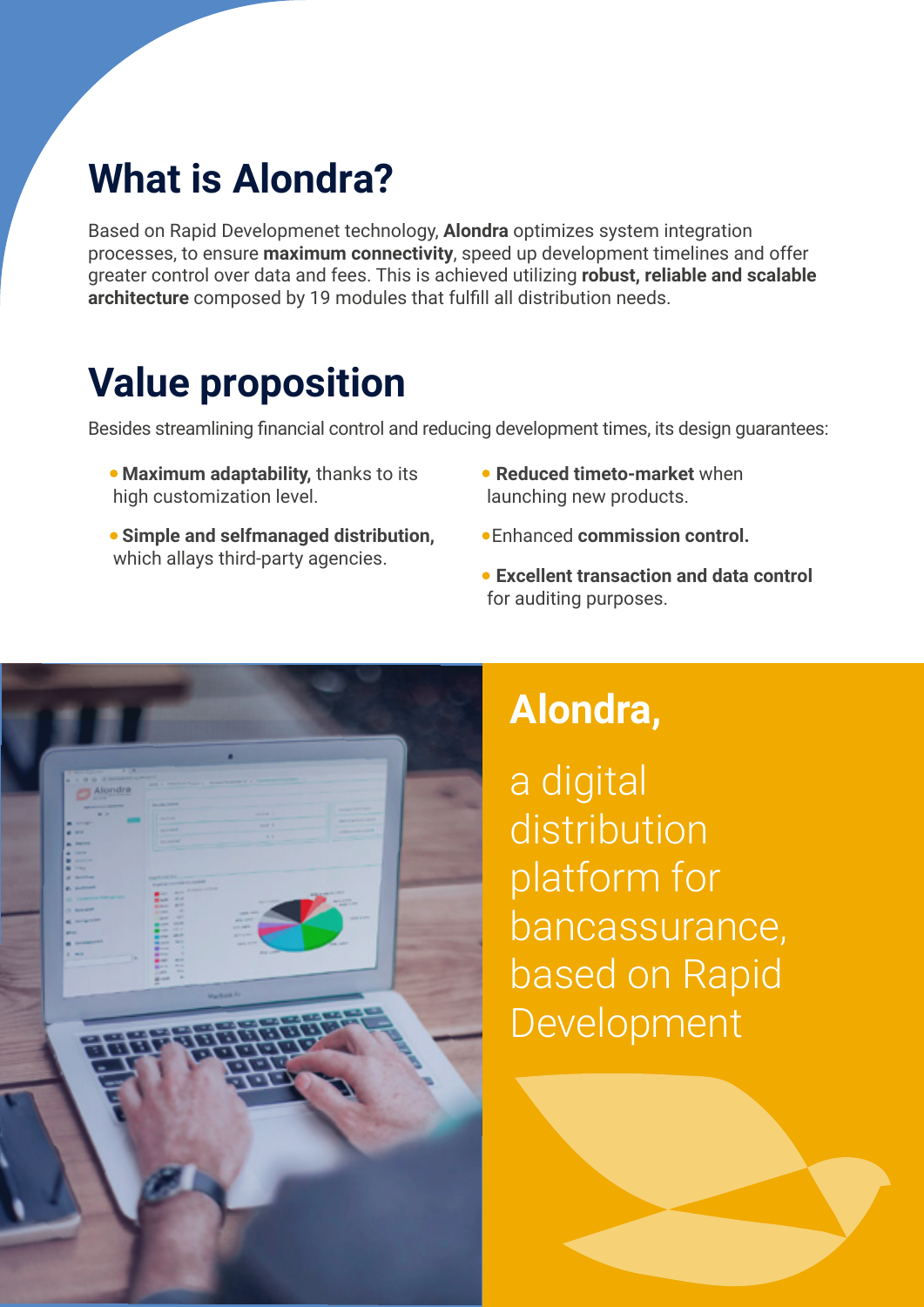## **Benefits**

The definitive platform for digital distribution.

**If you are seeking to improve your internal systems connectivity and expand their functionalities.**

**.** If you wish to improve time-to**market** when launching new products through your distribution network.

**If you need to launch distribution agreements** with one or several partners, ensuring easy information access whilst guaranteeing data security and commission control.

 If you need a higher level **of transparency and control** with regard to commission payment.

## **Main characteristics**

One platform. Wide-ranging capabilities. 3 different access portals.



### **Customer portal:**

It enables access and advisory services for all relevant information in a simple and straightforward manner, providing customers with a high degree of self-sufficiency.

It allows access to documents, policies and receipts.



### **Admin portal:**

Securely manage the platform and your distribution network.

- **Distribution Network reports.**
- Maximum frameworking: expand, limit or restrict functionalities.
- Platform usage analysis using API Manager
- Extend platform functionalities by connecting with third parties or installing plug&plays.



### **Broker portal:**

All you need to manage your office.

- Claims follow-up.
- Commission Management and report generation.
- Quote and issue new policies.
- Access customer Information.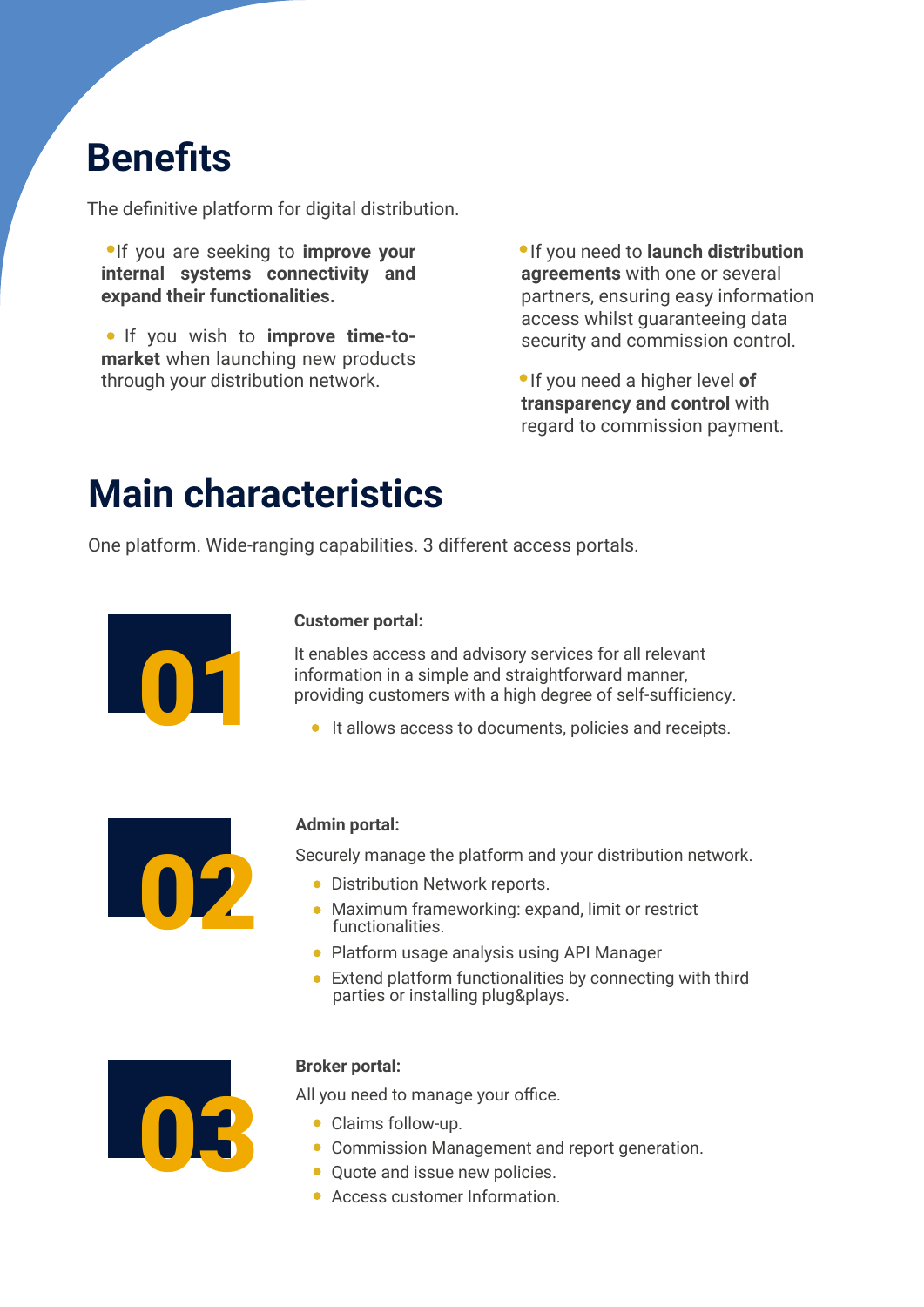## **NTT DATA, your insurance partner**

As part of the NTT DATA group – one of the top ten companies in IT services worldwide – **everis** has over **20 years of expertise** and is recognized as one of the main agents in the **digital transformation of the Banking and Insurance industries.**

All in all, we are over 5000 experts sharing our deep knowledge **about business strategy, design, implementation and management of technological solutions** for financial companies around the word.

**Alondra** is offered by everis Syntphony, the platform for orchestrating product innovation and commercialization within everis. Syntphony leverages the talent and knowledge of everis professionals and our experience in delivering integrated, solutions that maximize the synergies of the products and technologies.

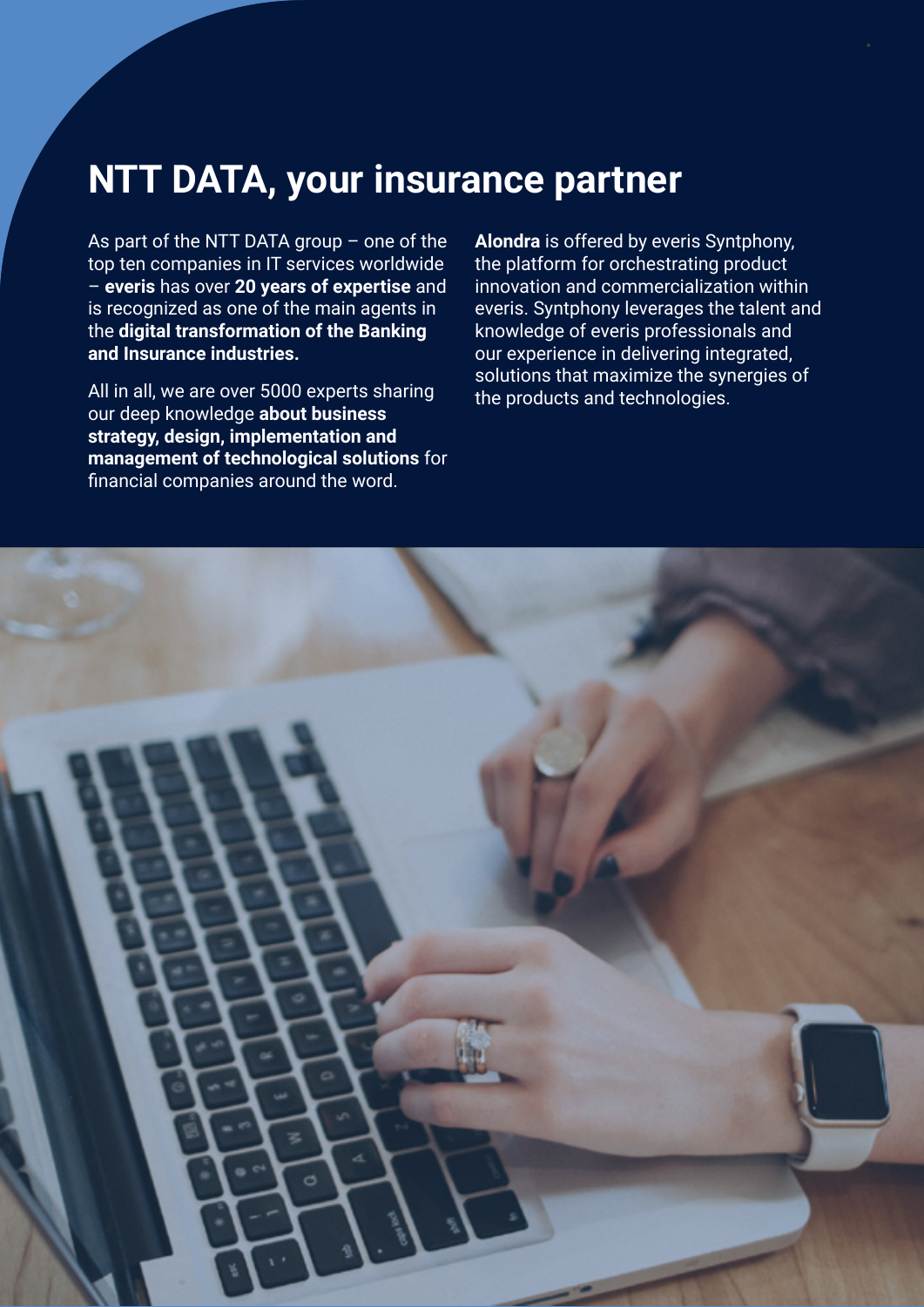

# **NTT DATA**

## **NTT DATA Syntphony** is

NTT DATA's product strategy. Our goal is to orchestrate the synergies and transform them into a harmonious solution for our clients and partners. The talent and global business knowledge of the NTT DATA team and its experience in the integration of end-to-end solutions, come together in the Syntphony platform. Along with third-party solutions and alliances, we create innovative products that reach their full potential when combined. The perfect music for each listener.